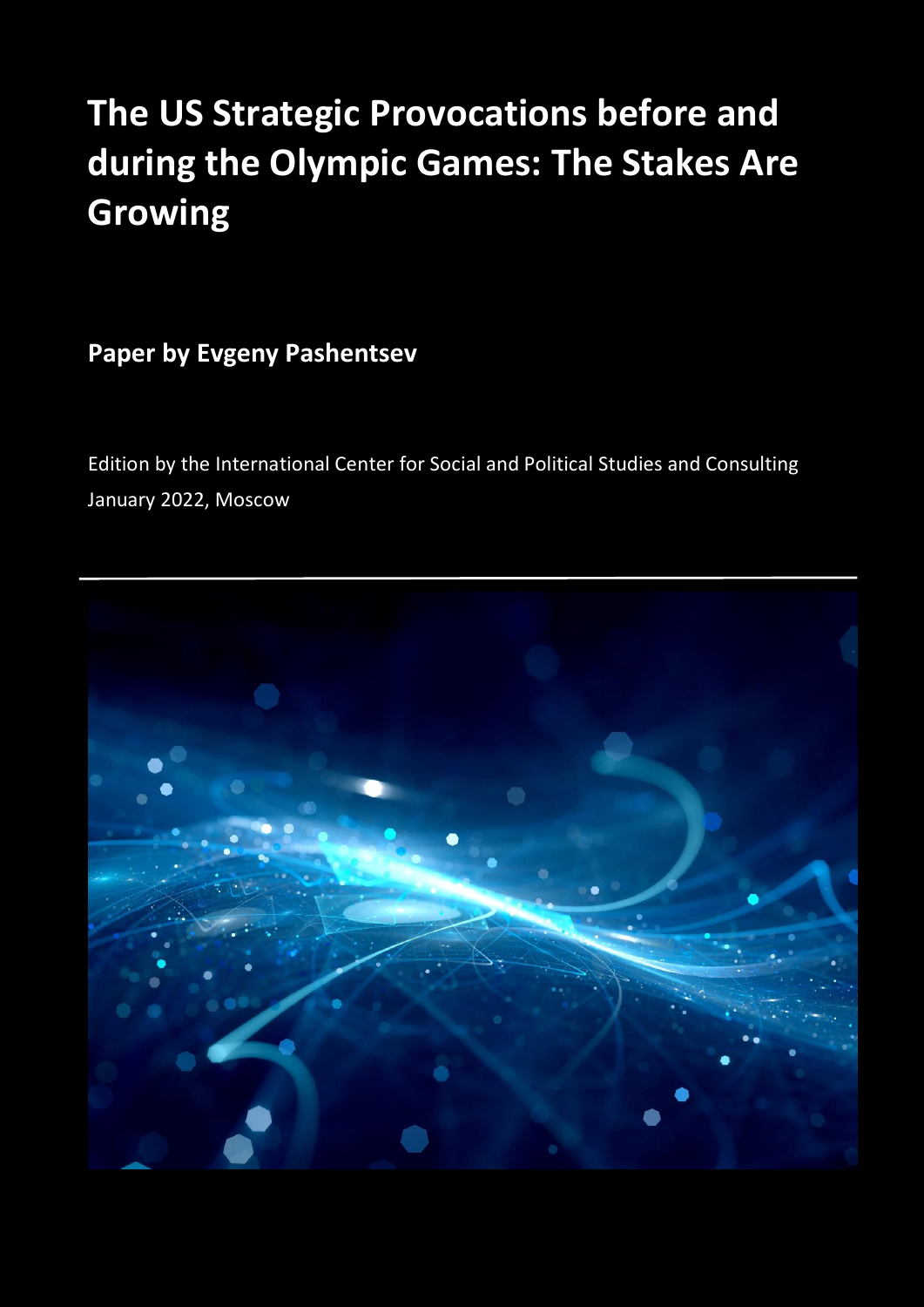# **The US Strategic Provocations before and during the Olympic Games: The Stakes Are Growing**

**Paper by Evgeny Pashentsev** 

**Edition of the International Center for Social and Political Studies and Consulting** 

January 2022, Moscow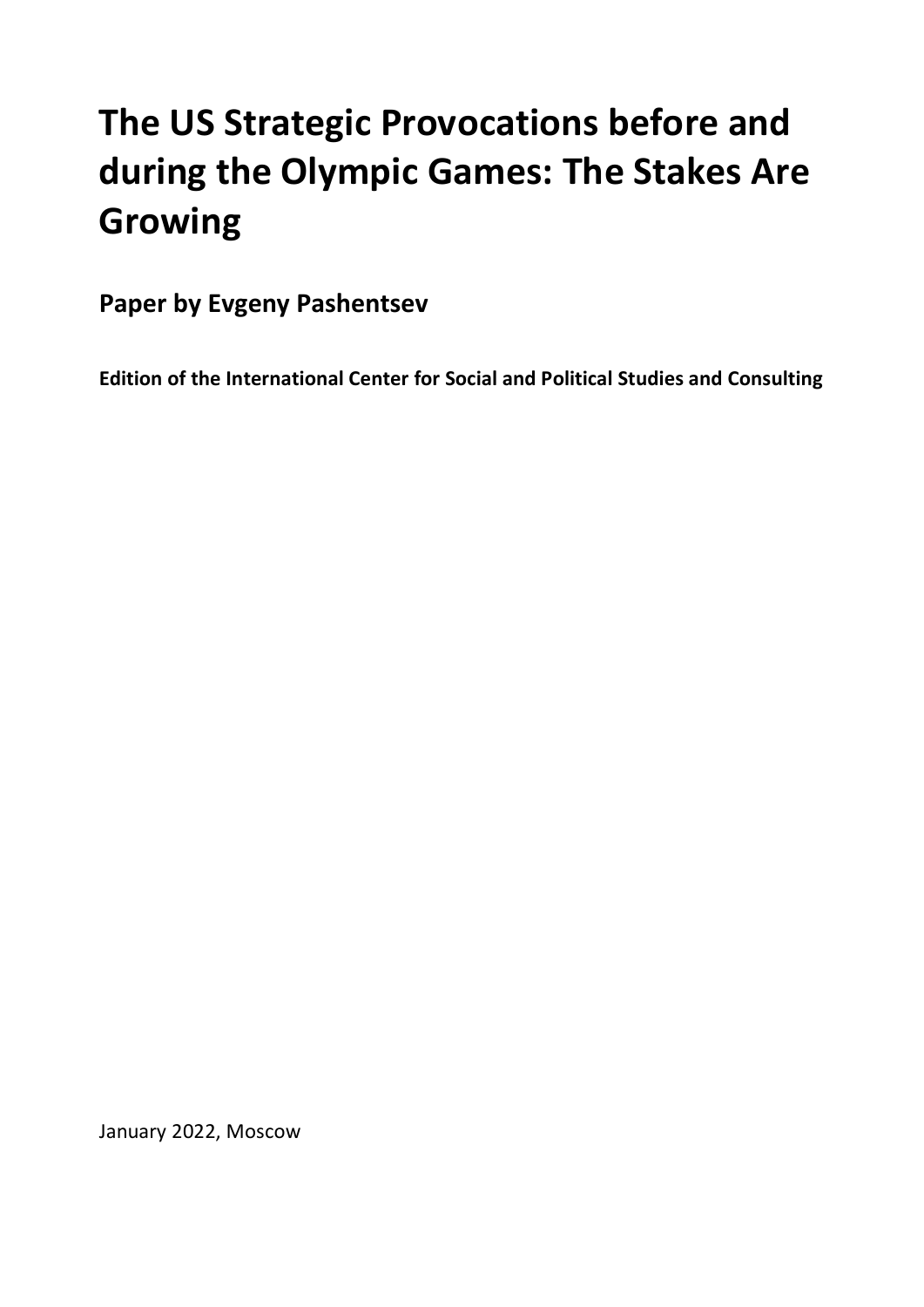#### **Pashentsev, Evgeny**

**The US Strategic Provocations before and during the Olympic Games: The Stakes Are Growing.** Edition of the International Center for Social and Political Studies and Consulting. – Moscow: LLC «SAM Polygraphist», 2022. – 16 pp.

ISBN 978-5-00166-561-8

Cover image: Shutterstock.

Signed to print 25.12.2021. Digital printing. Order №. 106096.

© Evgeny Pashentsev, 2022.

Printed in the printing house «OneBook.ru» LLC «SAM Polygraphist».

109316, Moscow, Volgogradsky Avenue, Building 42, Bldg. 5, Technopolis Moscow.

www.onebook.ru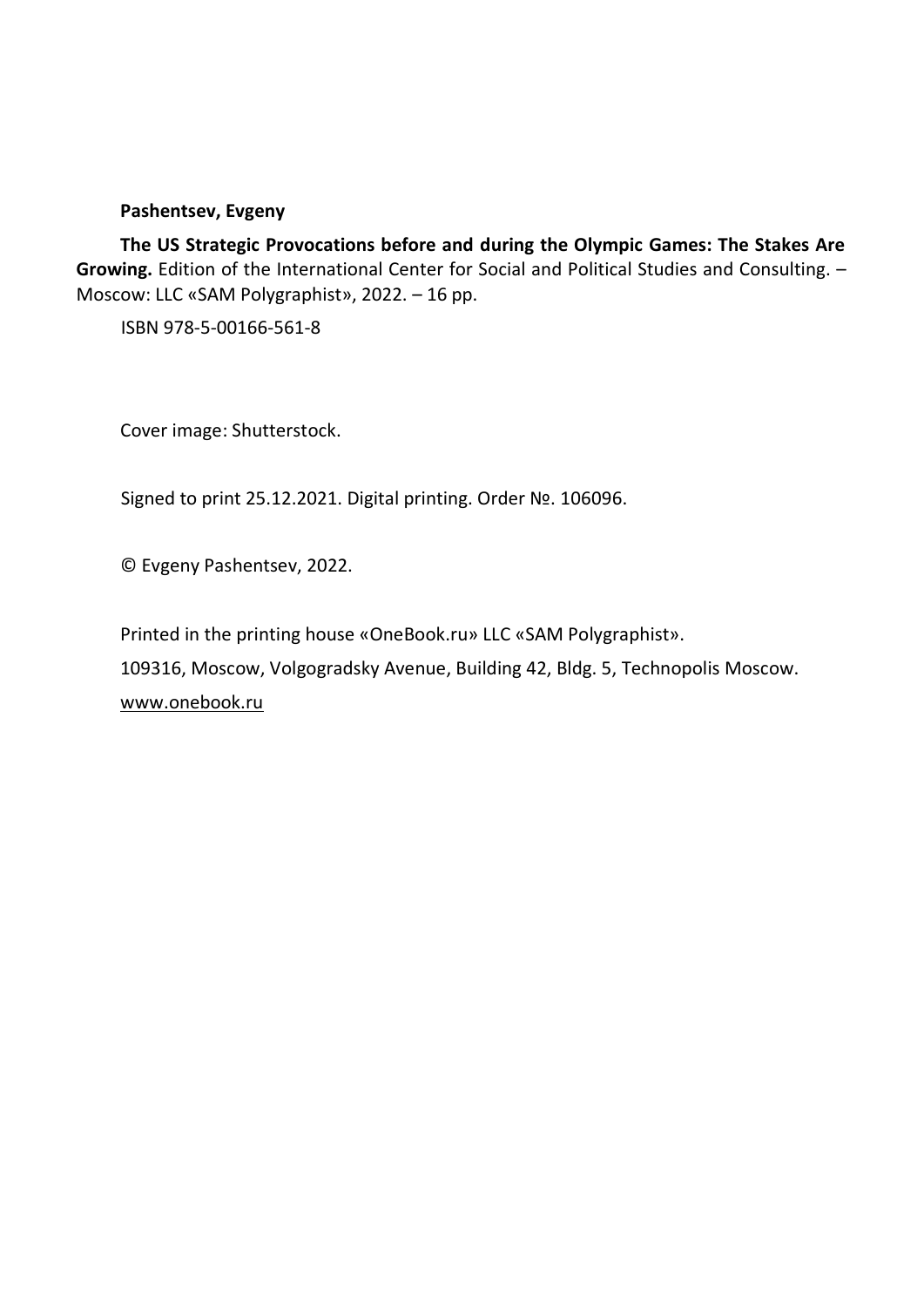#### **Introduction**

To make your foe act in a definite way through the planned escalation of events, thereby making him lose his position and his tangible and intangible assets  $-$  that is the essence of any international provocation. In history, one can find many examples of strategic provocations with long term goals and, very often, grave and long-term international consequences. The Gulf of Tonkin incident in August 1964 — where a North Vietnamese torpedo boat allegedly attacked a US warship — was the excuse the USA used to enter fully into the Vietnam War. This false allegation led to the deaths of millions of victims and massive social problems that persist to this day. In 1989, a questionable incident between US and Panamanian troops led to an invasion of Panama. The leader of Panama, Manuel Noriega, was charged with drug trafficking, though the real reason for the invasion was Noriega's insistence on claiming control over the Panama Canal after the lease agreement with the USA expired. In 2003, Colin Powell, the Secretary of State at the UN, holding a test tube in his hand, said that Iraq had weapons of mass destruction, which served as the false basis for an armed invasion of that country with the intention of controlling the country in the key region of the Middle East, housing the world's fifth largest oil reserves. The result was the chaos of a long civil war and hundreds of thousands of victims.

Within the framework of this article. I consider the global goals of the US strategic provocations before and during the Olympic Games. Special attention is paid to the synchronization of actions for its implementation in different regions of the world. A provocation of a strategic nature — exactly like a sequence of deliberate actions aimed at global destabilization — has a time limit and is synchronized at the global level. Also somewhat similar to actions aimed at global destabilization are its means and methods of achieving its goals. These strategic provocations will be conventionally referred to as the "China 2008 Olympics," "Russia 2014 Olympics," and "China 2022 Olympics."

### **Georgia, 2008**

The 2008 Summer Olympics in Beijing were held August 8–24, 2008. On the night of August 8, 2008, Georgian troops (who, for a number of years, were re-equipped mainly with US funds and trained under the guidance of US military instructors) began a massive artillery bombardment of the capital of South Ossetia, the city of Tskhinvali, and surrounding areas.A few hours later, the city was stormed by Georgian armored vehicles and infantry. Russian peacekeepers were in the combat zone as per the Sochi Agreement of 1992, when, after an 18-month armed conflict between Georgia and South Ossetia, representatives of Russia, Georgia, and South Ossetia had signed an agreement on the principles of conflict settlement on June 24, 1992 (RIA "Novosti", 2008). As a result of the Georgian attack, dozens of Russian peacekeepers were killed and wounded. On August 8, 2008, Russia officially joined the conflict on the side of South Ossetia as part of the operation to force the Georgian side into peace. On August 12, 2008, Russia officially announced the successful end of this operation.

Western mainstream media gave a one-sided anti-Russian version of events both on the eve of and especially during the conflict, which became one of the important means of justifying the conflict as "Russian aggression." A one-sided presentation of the conflict in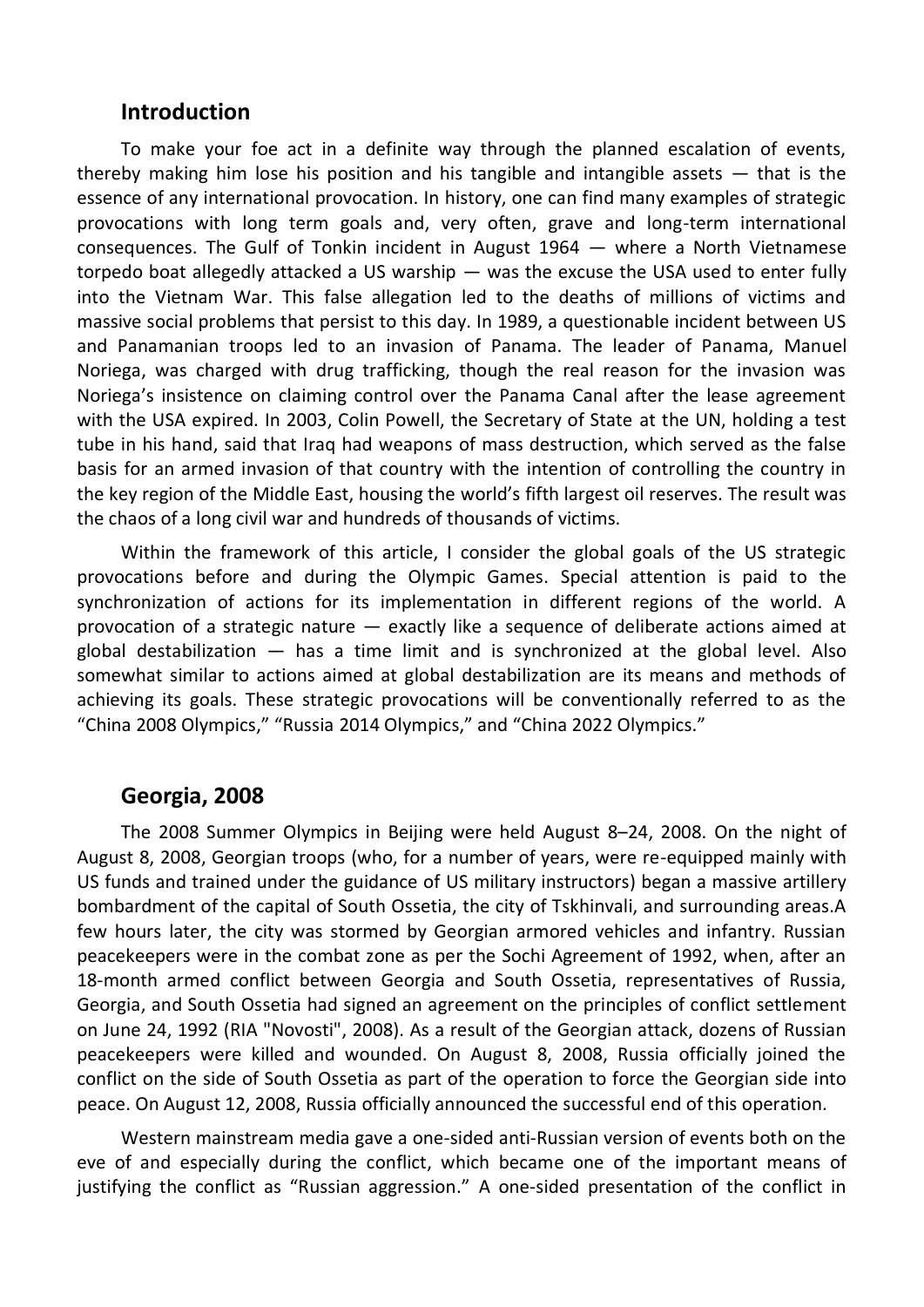2008 by the mainstream Western media was not accidental, taking into account a real participation of the USA on all levels in the conflict, except for the direct involvement of US armed forces in the military operations of Georgia. The USA supported the regime of Mikhail Saakashvili in light of methods for coming to power, the ways and purposes of power retention, and the results of activities within the framework of the common, dangerous strategy of NATO expansion to the East. This last point became the decisive factor for the geopolitical consequences of the conflict and its representation in international mass media. Even in some later research of US scholars, one can see such an approach. As Christopher R. Eidman and Gregory. S. Green emphasize in their thesis, "This conflict also served as a proxy for the ongoing friction between NATO and Russia with regard to NATO expansion into former Soviet satellite states" (Eidman and Green, 2014, p. 28). The short-term armed conflict in Georgia took hundreds of lives on both sides, and thousands more were injured. At the same time, it served as the beginning of open pressure being placed on Russia; open attempts to isolate it in the international arena.

The decision to start the China 2008 Olympics provocation was made taking into account the presence of Vladimir Putin (who then held the post of Prime Minister of the Russian Federation) at the opening ceremony of the Olympic Games in Beijing. The calculation was made that if the reaction to aggression and the death of peacekeepers was mild due to unwillingness to interfere with the Olympic Games, it would help to both destabilize the domestic political situation in Russia and weaken its position in the international arena. But the organizers of this provocation failed in their plans. Moscow's justifiably tough but balanced response (Russian troops did not enter Tbilisi, even though, from a military point of view, it was quite possible to do this on the shoulders of the retreating and demoralized Georgian army) quickly stopped the fighting. The strategic provocation also had a backup option: Russia's military response to Georgia's aggression was used to launch a massive anti-Russian propaganda campaign and open attempts to isolate it in the international arena, thereby causing serious damage to international stability and security.

#### **Ukraine, 2014**

The 2014 Winter Olympics were held February 7–23, 2014, in Sochi, Russia. The time for provocation was selected not accidentally as several months prior to the Olympic Games, the hands of the Russian government were tied with the oncoming global event. Protests at Maidan Nezalezhnosti began on November 21, 2013, in response to the suspension of the preparations to sign the agreement of association between Ukraine and the European Union (EU) by the Ukrainian Government. The agreement "On Settlement of the Political Crisis in Ukraine" was signed after mediation between the EU and Russia after negotiations had taken place between President Victor Yanukovich and the opposition on February 21. However, the Right Sector party did not accept the terms of the agreement and claimed the continuation of the "National Revolution" and struggle against the criminal regime (RBC-Ukraine, 2014).

Under these circumstances of continued direct pressure and bloody confrontation in Kiev, Yanukovich left Kiev. The Supreme Rada adopted a resolution that stated that Yanukovich "withdrew from the exercise of constitutional authority in an unconstitutional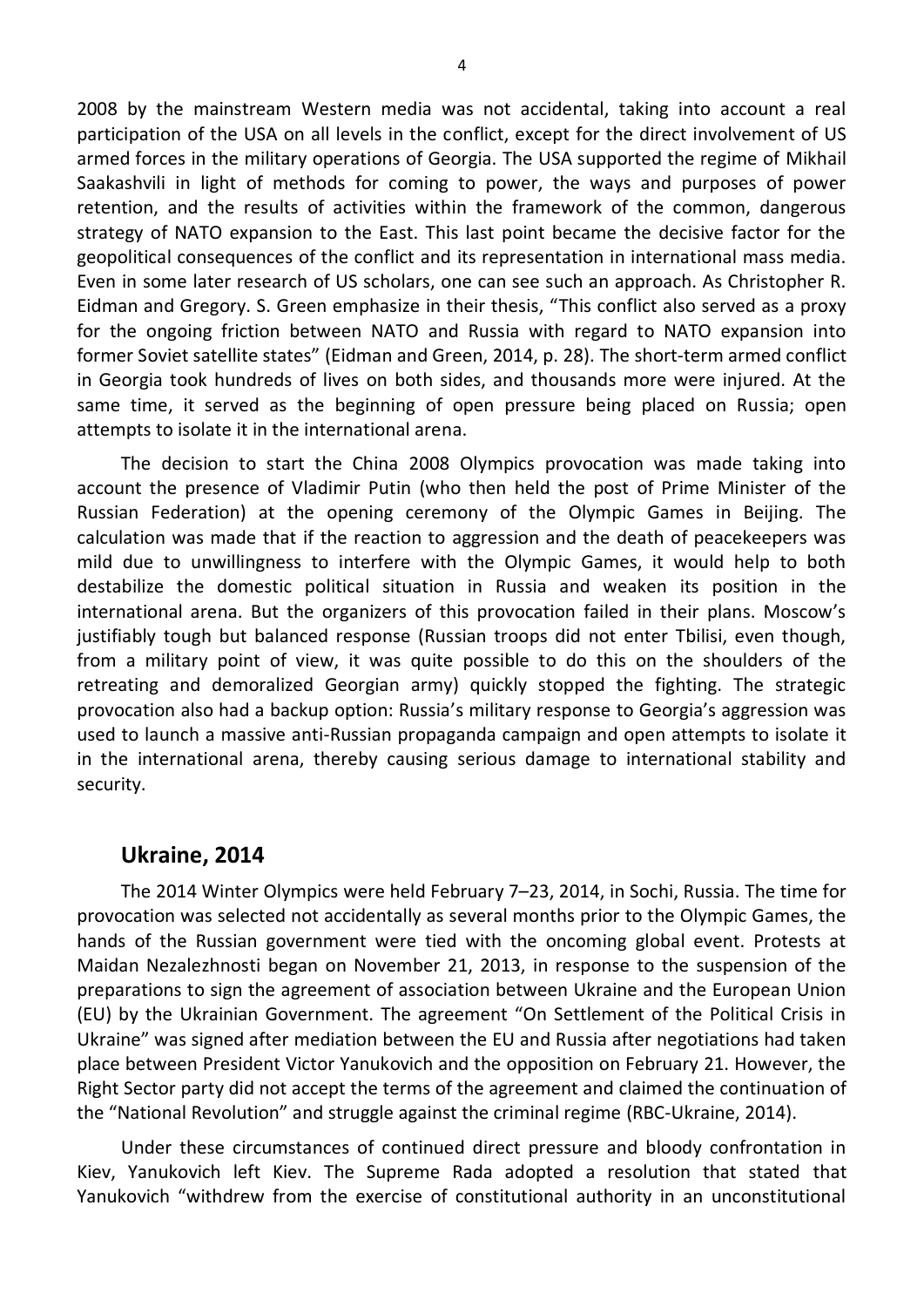manner" and did not perform his obligations under the pressure of the Right Sector and other radical nationalists and neo-Nazis on February 22, and the Supreme Rada called for early presidential elections on May 25, 2014. The authority was taken over by the opposition with broad neo-Nazi representation in the government that formed after the coup. Thus, the peak of the coup took place during the period of the Olympic Games in Sochi.

From the perspective of the development of the situation in Ukraine itself, the regime of Yanukovich was already sufficiently discredited in the eyes of its population, with unpopular decisions having been made in the social sphere and with corruption that led to the objective possibility of the development of social unrest. At a critical moment, it was skillfully transferred to the synchronous interaction of provocateurs in government structures with ultra-nationalist and neo-Nazi groups who had the direct support of the USA and other NATO members in the political media sphere. Ukrainian nationalist youths had undergone a course of sabotage and terrorist training under the guidance of NATO instructors at a military base in Estonia long before the events at Maidan took place in the summer of 2006 (Military Review, 2014).

There was an evident and very likely artificially organized synchronization of events in Ukraine during the Olympics in Sochi on February 6–23, 2014, and in Venezuela.

#### **Venezuela, 2014**

Civil unrest started in Venezuela on February 4, 2014. The peak of the protests took place on February 12, when National Youth Day is celebrated in the country. The use of certain means of pressure from the opposition (including Molotov cocktails, common during the events in Kiev), international campaigns in the mainstream media to support protests against Nicolas Maduro's government, and the active role of the USA made the events in this Latin American country look like the situation in Ukraine. After the completion of the Olympic Games, there was a slow decrease in civil unrest. The attempted coup in Venezuela failed because Maduro's government had more grassroots support in Venezuela than the Yanukovich government did in Ukraine, and political mobilization helped to stop the radical right opposition.

The goals of the USA's strategic Russia 2014 Olympics provocation went far beyond the tasks of establishing pro-American regimes in Venezuela and Ukraine as places with strategic military–political importance — and, in the case of Venezuela, its importance in terms of raw materials — in the context of the geopolitical balance of power.

Among these goals were:

 To justify long-term extraordinary measures for "bringing order" among the general public in the USA and other Western countries that would become inevitable at a certain stage of development of the global crisis.

 To place the responsibility for the inevitable financial and economic collapse of the USA and for the world's unjust financial and economic system, through intrigues, onto an external "enemy," with Russia and China being the best candidates for this role. This would allow these countries to then be accused of the subsequent catastrophic worsening of the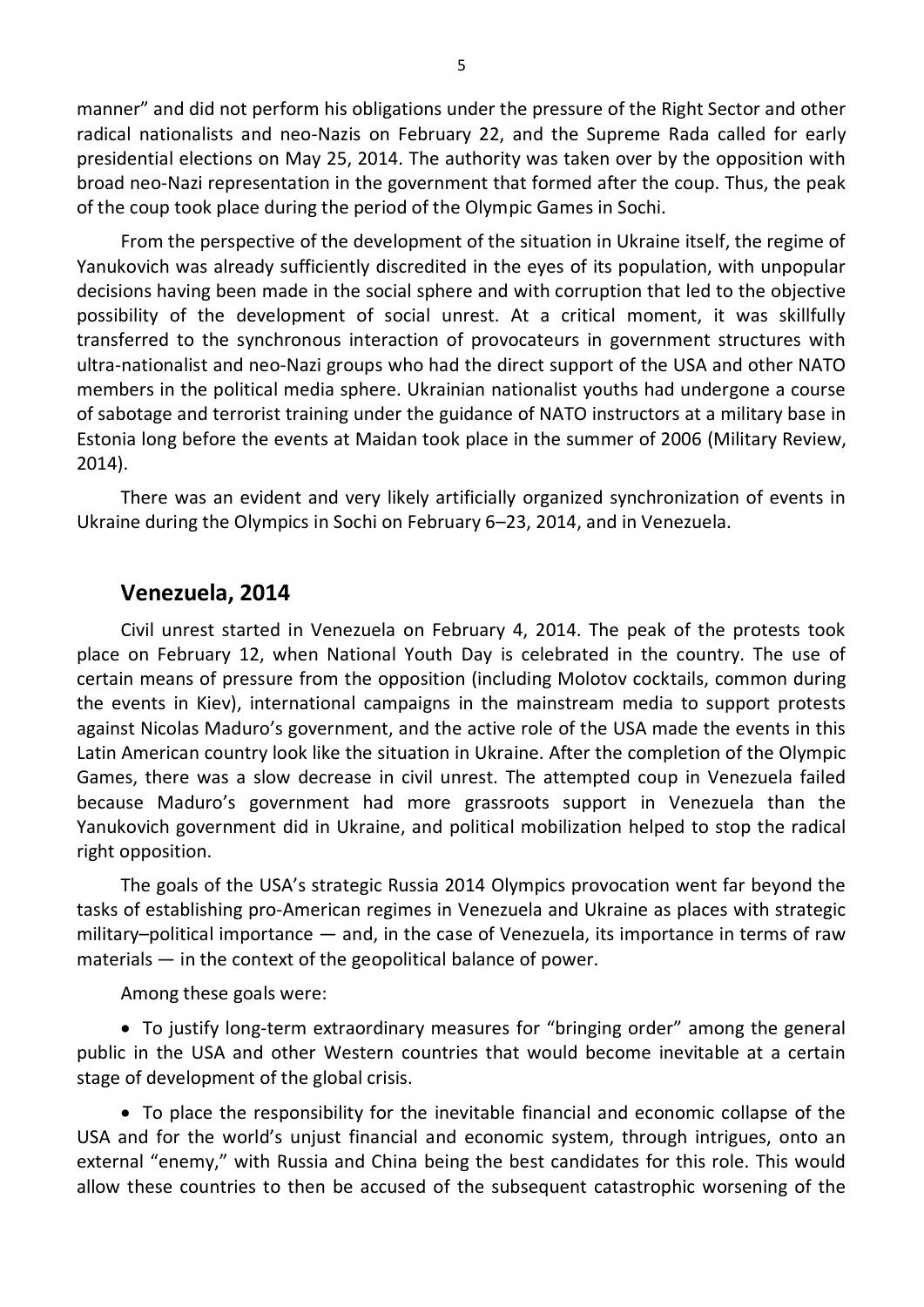material status of the world's population, causing their estrangement. Public opinion has been prepared and led in this direction through the mainstream media for many years.

 To raise trust in the USA in the international arena and among US citizens proper. According to the Pew Research Center Report published in 2019, three quarters of Americans say that their fellow citizens' trust in the federal government has been shrinking, and 64% believe the same about people's trust in each other. When asked a separate question about why trust has declined over the past 20 years, people offered a host of reasons in their written answers (Rainie and Perrin, 2019). An important result and evidence of a certain maturity of the respondents is that they do not attribute the decline in confidence to the activities of individuals or parties. According to a 2017 Pew survey, 39% of respondents across 38 countries consider U.S. influence and power a major threat to their countries, compared to 31% for both Russia and China. That's up from 25% in 2013, when the survey was conducted previously (Lawler, 2018). According to Gallup in 20 of the 29 countries and areas in 2020, approval ratings of U.S. leadership were at new lows or they tied the previous lows. Median approval across the 29 countries and areas stood at 18% in 2020, down from 22% for this same group in 2017 (Ray, 2020). Paradoxically, this country with its talented, vibrant population is feared and hated more and more. This, naturally, is already having sufficient and quite negative consequences today, and tomorrow it may be dangerous (if not catastrophic) to the ruling circles of the USA. But if an "enemy" that is dangerous to all is found, then the USA will be called for help, which, in turn, will raise its international authority and the trust placed in the nation. Fear before the "enemy" is also a good means of controlling the population of one's own country.

 To get the grounds for deploying the new large-scale arms race as a means of revitalizing the economy. Its strategic tasks are to achieve a decisive military advantage over the enemy and secure global hegemony militarily or exhaust the enemy with exorbitant military spending (compared to the experience of the Soviet Union during the Cold War) to provoke riots and eliminate the existing regimes in Russia and China.

 To unite military and political unions (NATO, first of all) to use military hysteria to subordinate the countries of Latin America, Asia, and the EU for its interests.

 To justify the beginning of an intervention into countries rich in power resources such as Venezuela and Iran. (The political and ideological reasons for such an intervention are evident.)

 To get a substantial profit from controlling supplies of power resources in conditions of the new Cold War (or, partially, a "hot" war).

 To separate the EU and Russia, as such a union, first, means the strengthening of cooperation and interaction between continental Europe and Russia, and, in the opinion of certain US circles, can cause the gradual expulsion of the USA from Europe. The USA is extremely worried by the signs of close relations between Germany and Russia, as their joint weight can threaten the global interests of the US elite (Friedman, 2010). Further, mass meetings of solidarity with the antifascist struggle in Ukraine happened recently in Berlin and other German cities. These protests may soon help usher in the day of Ukraine's national liberation of from tens of thousands of US occupation troops.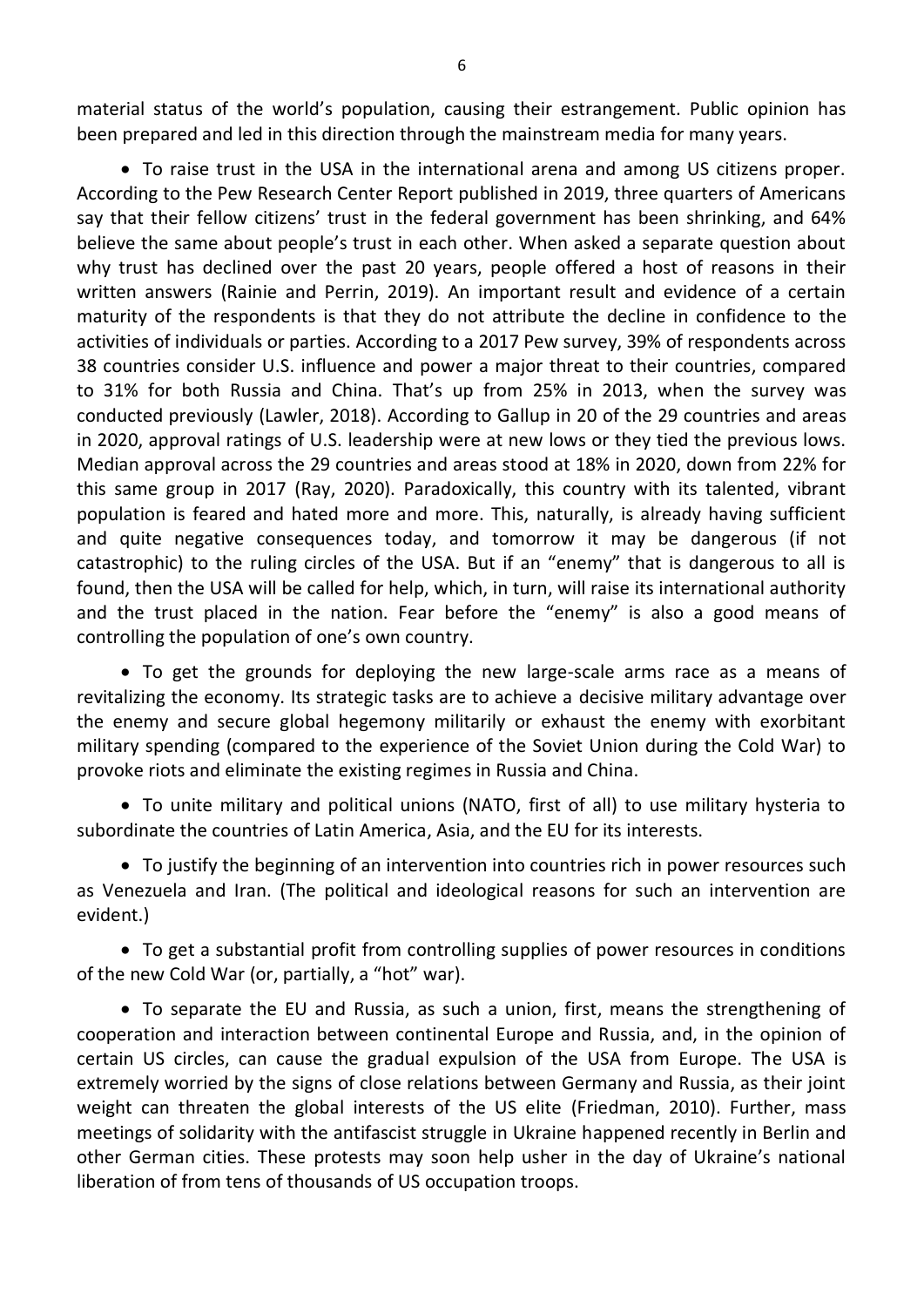To separate the peoples of Russia and Ukraine with blood. For this purpose, a certain type of provocation must be used to start a military conflict with Russia. The possible liberation of Ukraine from the radical nationalists and neo-Nazis during the peacekeeping mission of the Russian troops will involve thousands of fighters of the Right Sector (new Bandera fighters) within the scope of a "guerrilla war" in an arrangement that will lead to mass civilian casualties.

The simultaneous execution of two major operations to destabilize the situation and carry out coups in two countries on different continents is an obvious raising of the stakes of the USA using the Olympic Games as a front event for strategic provocation. As a result of provocations in two countries, many thousands of innocent civilians were killed (mainly in Ukraine). As a result of the successful right-wing coup in Ukraine, millions of people have since left the country for political and economic reasons. With the lowest GDP per capita, Ukraine is considered the poorest country in Europe in 2021. According to Jon Hellevig, a Finnish political economist and author, Ukraine became "the poorest" country in Europe after succumbing to Washington's bullying (Tasnim News Agency, 2019). As the largest European country by area (excluding Russia), it once had huge economic potential in both the agricultural and the industrial sector. After the collapse of the Soviet Union and Ukraine's subsequent independence, the country failed to take advantage of its geographical advantages and natural resources. Endless political power struggles, corruption, an abundance of oligarchs, military conflict in the east, and several other reasons have resulted in Ukraine becoming the poorest country in Europe today (Wage Centre, 2021).

In Venezuela, since 2014, there have been several more attempted right-wing coups, including the participation of US mercenaries (Davies, 2020; Ritter, 2020). Millions of people have left the country due to the difficult economic situation, largely stemming from years of economic sanctions.

#### **Ukraine, 2022**

Russian President Vladimir Putin confirmed to his Chinese counterpart Xi Jinping during a video conference on December 15 that he will attend the Beijing 2022 Winter Olympics. This is despite the UK, Australia, and the USA saying that they will not send high-level officials to the Chinese capital for the sporting event that is to begin on February 4 (Nigam, 2021). Of course, if Ukraine, contrary to the letter and spirit of the 2015 Minsk Agreements, attempts to resolve the conflict in the Donbass by force, Russia's armed forces will be involved. Valery Gerasimov, the Chief of the General Staff of the Russian Armed Forces, said at a briefing to military attachés of foreign states in December 2021 that Russia will not stand aside and that any provocations of the Kiev authorities to forcefully settle the situation in the Donbass will be stopped (RIA "Novosti", 2021). President Alexander Lukashenko stressed at a meeting on military security at the end of November that if the West starts a war in Donbass again, Belarus will not stand aside either (RBC, 2021).

In such a situation, to imagine that Putin wants to start a war in Ukraine in late January to early February, which Western mainstream media have been writing about without evidence since October, and which has also appeared in statements by the heads of military departments of NATO countries, primarily the United States, is to assume that he wants, if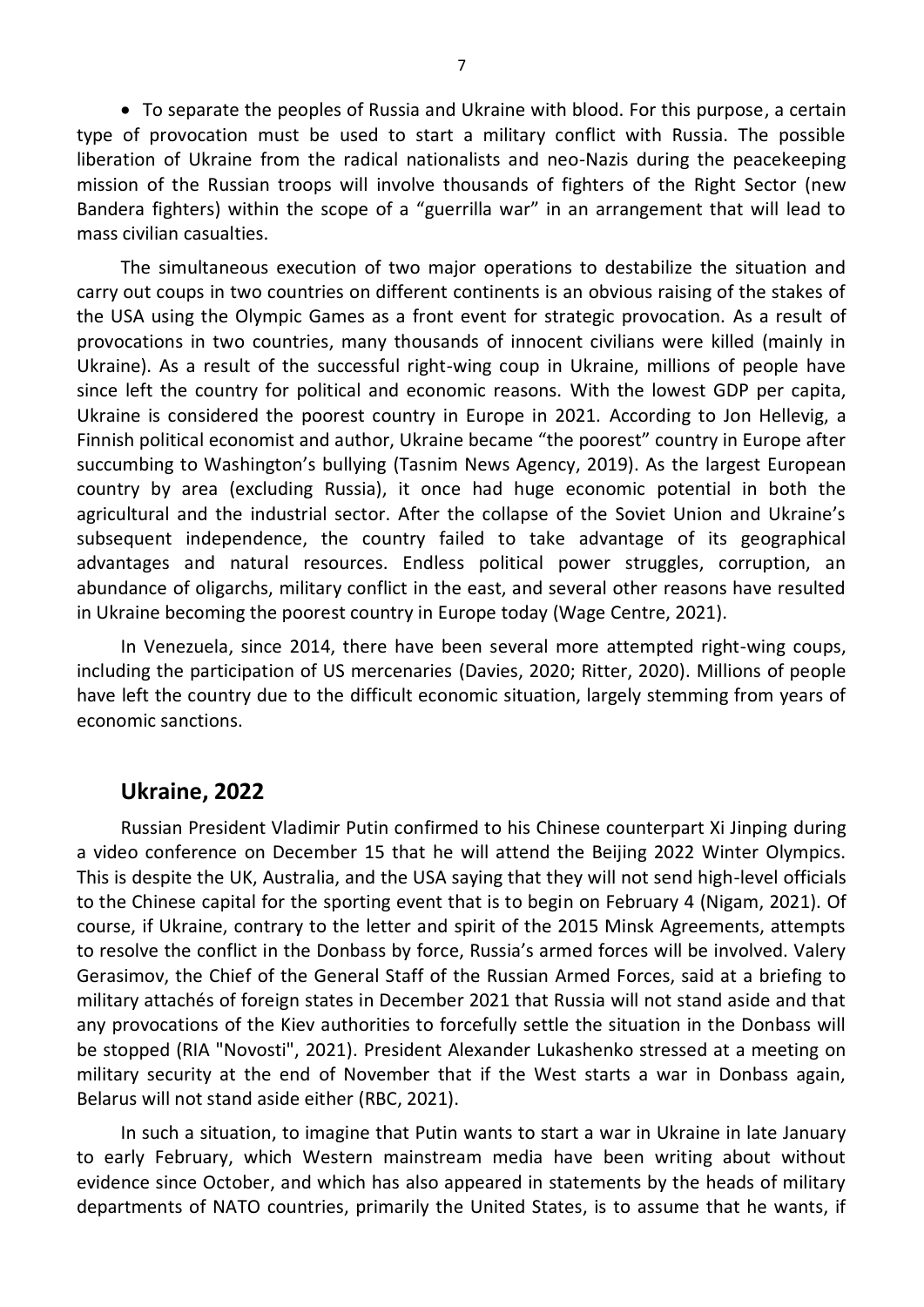not to disrupt, then to overshadow the opening of the Olympic Games in the capital of Russia's strategic partner, China. Meanwhile, Putin has already accepted the invitation of Chinese President Xi Jinping to attend the Winter Olympic Games. It is not in Putin's interests to disrupt the games in Beijing, even when distanced from Russia's general unsubstantiated accusations of wanting to start a war with Ukraine. A war during the Olympics is completely unnecessary for Xi Jinping too. But it would be beneficial to Washington.

May be the organizers of provocation consider that China, during the Olympics, will not notice Kiev's military adventure and keep silent. Putin, for his part, while at the Olympics, will also take a restrained position. Taking into account the lessons of the two previous Olympic events, it is unlikely that such "restraint" will be shown. After Russian President Vladimir Putin spoke with Chinese President Xi Jinping via video link Russian presidential aide Yuri Ushakov said: *"*Since the chairman [Xi] specifically stated that he supports Russia's demands for guarantees, he is naturally well aware of and understands the main issue: the concerns Russia has on its western borders" (Tickle, 2021). The security guarantees sought by Russia include an agreement to stop NATO from expanding east.

However, as in the case of Georgia in 2008, Washington can be satisfied with Moscow's harsh reactions to Kiev's provocation. Such a provocation will, of course, be proclaimed a battle for the independence of Ukraine and will allow to succeed even more in the alreadymentioned goals that Washington pursued as part of the strategic provocations of the China 2008 Olympics and Russia 2014 Olympics. In parallel, the situation in Iran, accused of intransigence during the negotiations on the 2015 Nuclear Deal, is escalating. The Biden administration has asserted that if talks fail, it is fully prepared to use 'alternative methods' to prevent the Islamic Republic from gaining nuclear weapons (Baibhawi, 2021). Also escalating is the situation in Taiwan, which the USA is clearly dragging into an open confrontation with China.

In some ways, the imagination of analysts from Washington has clearly become impoverished. They are clearly being repeated in their strategic provocations before and during the Olympic Games, though not without tactical success — the flame of a bloody conflict with global consequences was kindled twice. Why not try to do it a third time, using leading positions in the world media? The organizers of provocation are trying to achieve this by endlessly repeating the myth of the growing military threat from Russia.

In April 2021, Josep Borrell, the EU's foreign affairs chief has said that Russia deployed 100,000 troops at the border with Ukraine, its biggest-ever military deployment there (Euronews, 2021). President Ukraine Volodymyr Zelensky in August 2021 told in his interview about 100 thousand Russian soldiers on the border with Ukraine (Malyarenko and Bobenko, 2021). Since that time, as a result of the nightmarish growth of the military threat from Russia and the buildup of troops on the borders with Ukraine, the same 100,000 have been found there. In November 2021 Zelensky said in a speech on his website: "I hope the whole world can now clearly see who really wants peace and who is concentrating nearly 100,000 soldiers at our border" (Malyarenko and Bobenko, 2021). The US warned allies Russia was amassing troops on Ukraine's border, Bloomberg reported November 22 that intelligence sources said it could put 100,000 troops there, around half of which were there already The US warned Russia could invade in early 2022, the report said (Baker, 2021). Thus only 50 000 Russian troops were there in the end of November but not 100 000. According to the mainstream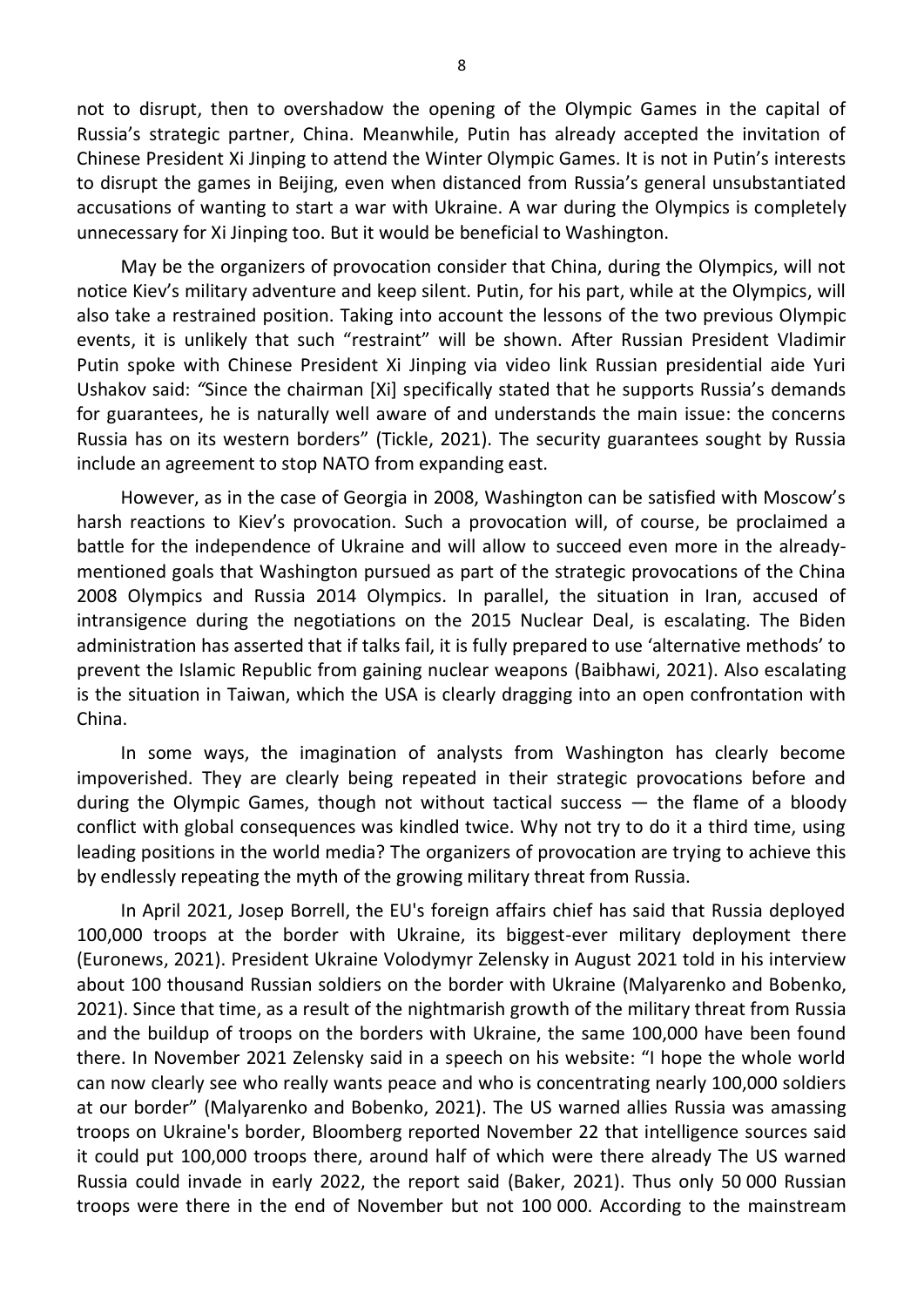media, analytical centers Russia keeps on amassing the military forces next to the Ukrainian border. For example, Bloomberg reported that December 24 with a reference to satellite images examined by *Jane*s, the defense and intelligence company. "While the images appear to show limited troop numbers on the ground with the equipment, Russia would be able to reinforce them quickly and covertly with large deployments using trains or aircraft" (112 Ukraine, 2021), *Janes* representatives claimed. The evidence of US propaganda does not make it less dangerous for global peace and security.

It may indeed be the case that all three Olympic Games in Russia and China will be overshadowed by the hostilities that have arisen as a result of US puppets being pushed to embark upon military adventures. The clearly planned third adventure is fraught with notions of a world war to a much greater extent than were the military conflicts in 2008 and 2014. This is due to the much more complex and tense current international situation, a dangerous crisis of global governance, and a drop in trust in the authorities in many countries, and, not least, in the USA itself.

Obviously, crisis management mistakes and the misinterpretation of specific actions of the opposing side during a conflict are also fraught with notions of a world war. However, there are other risks that, so far, the international community has not focused on. Nevertheless, hopefully all interested parties adequately take them into account.

According to retired US Central Intelligence Agency officer Philip Giraldi, the work associated with the training of American instructors from the intelligence services of Ukrainian "partisans" to conduct sabotage activities against Russian troops can lead to extremely negative consequences. Phil Giraldi considers that if American intelligence is training Ukrainian saboteurs ("partisans"), then in the end it can hit the US itself, primarily in terms of the possible commission of war crimes by Ukrainian saboteurs (Military Review, 2021).

For example, it can be assumed that the ultra-right circles in the West, relying on neofascists who feel at ease in the armed forces of Ukraine, organize a second Chernobyl event (only more powerful) at one of the nuclear power plants of Ukraine. Today, there are four nuclear power plants in operation in Ukraine, with 15 power units and a total installed capacity of 13,835 MW, which is 26.3% of the total installed capacity of all power plants in Ukraine (Uatom, 2021). They were designed to have a service life of 30 years. This milestone has been surpassed by 12 of the power units, but the State Inspectorate of Nuclear Regulation of Ukraine (Gosatomregulirovaniya) has extended the service life of them all by 10–20 years (My.Ua, 2021), which has raised disturbing questions from the public and some specialists.

If over the course of Ukraine's military provocation in the Donbass, and an inevitably tough response to it, "evidence" of the direct involvement in the accident of the so-called "little green men" were to be fabricated, this may very well become a reason for the longterm ostracism of Russia, an iron curtain, and the annual coffins of not only the Ukrainians who will have died from radiation, but also the residents of neighboring countries meeting the same fate. This will continually remind people of the "atrocity" of Russia — one that she did not commit. Such a scenario, or a similar one, is not at all beyond the realm of possibility; there are many right-wing radicals not only in the Ukrainian army but also in the US armed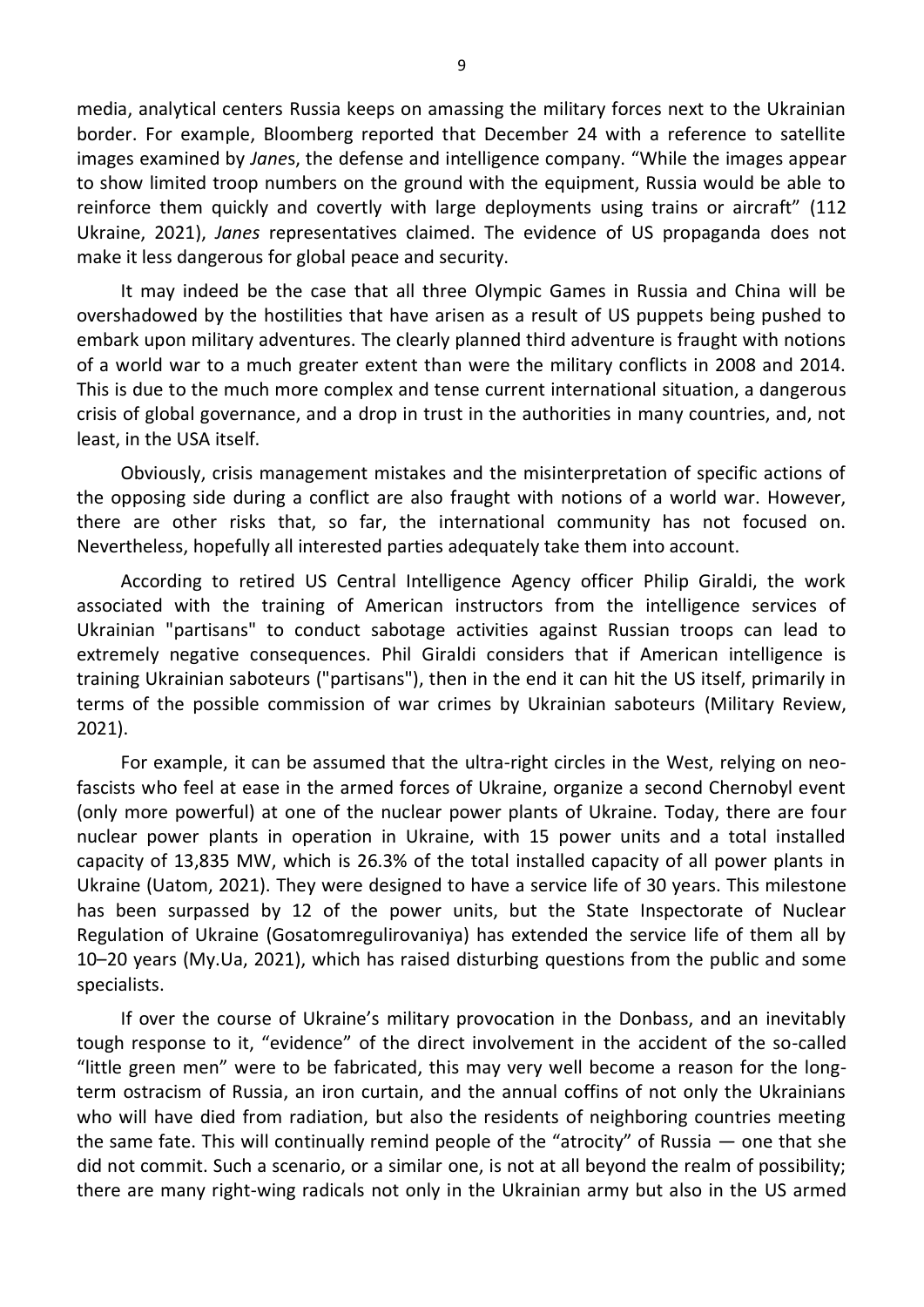forces. Recall that general Lloyd Austin, during his confirmation hearing as Defense Secretary in the Senate, stated that the armed forces must "rid [their] ranks of racists and extremists" (Schmad, 2021). He also recognized: "I expect for the numbers to be small. But, quite frankly, they'll probably be a little bit larger than most of us would guess… I would just say that small numbers in this case can have an out-sized impact" (Rempfer, 2021). Yes, they can — and not only in the USA.

US President Joe Biden acknowledged his own country's vulnerabilities as he hosted a virtual Summit for Democracy in December 2021. For the first time, the USA was labeled a "backsliding democracy" in a 2021 report released in November by the International Institute for Democracy and Electoral Assistance. This label was mainly due to the 2020 elections results being challenged, which culminated in the storming of the US Capitol building on January 6 by supporters of former president Donald Trump (Voice of America, 2021). If democracy in the United States is under threat, which is quite understandable, Russia does not want to have US and NATO troops on its border: it is not known who will be in power tomorrow in the United States.

Three retired US generals warned in a chilling column (Eaton, Taguba and Anderson, 2021) in December 2021 that another coup attempt in the USA in 2024 could divide the military and plunge an unprepared nation into civil war. Given the wave of crime and violence that has swept the USA and the severity of political contradictions, worst-case scenarios do not seem unlikely at all. This is if we proceed from the *optimistic interpretation* of events by the current US authorities, according to which the elections were fair, and the events of January were unconstitutional actions of the ultra-right. However, according to former President Trump and millions of his supporters, the election results were falsified. If so, Russia especially does not want to have the nuclear missile potential of the USA and NATO troops supporting armed neo-Nazis in Ukraine near its borders.

It is up to the people of the USA to decide which political forces defend corporate or national interests and whether they are legally in power. Outside interference in the affairs of the world's largest power is dangerous and counterproductive, but this does not remove the growing and well-founded anxiety about its further democratic development among the peoples and governments of other countries. This anxiety should be taken into account but not be perceived from the very beginning with hostility. It is unlikely that the current US president will go on a dubious adventure in Ukraine. However, the constantly exaggerated reminders in the media about his advanced age and the rumors of his incapacity to rule or dementia are clearly designed to prepare in the eyes of the public a "scapegoat" for all the possible tragic global consequences of a possible provocation if it goes wrong.

#### **Conclusion**

The framework of this article does not leave room to consider specifically the prospects of the worst-case scenario of a direct military clash between the two largest nuclear powers as a result of an escalation of events or a chain of tragic mistakes and miscalculations, which should not be ignored. A compromise is being sought. For example, an important agreement has been reached at the UN. On November 3, 2021, without calling for a vote, the United Nations General Assembly First Committee adopted a drafted Russian–US resolution on the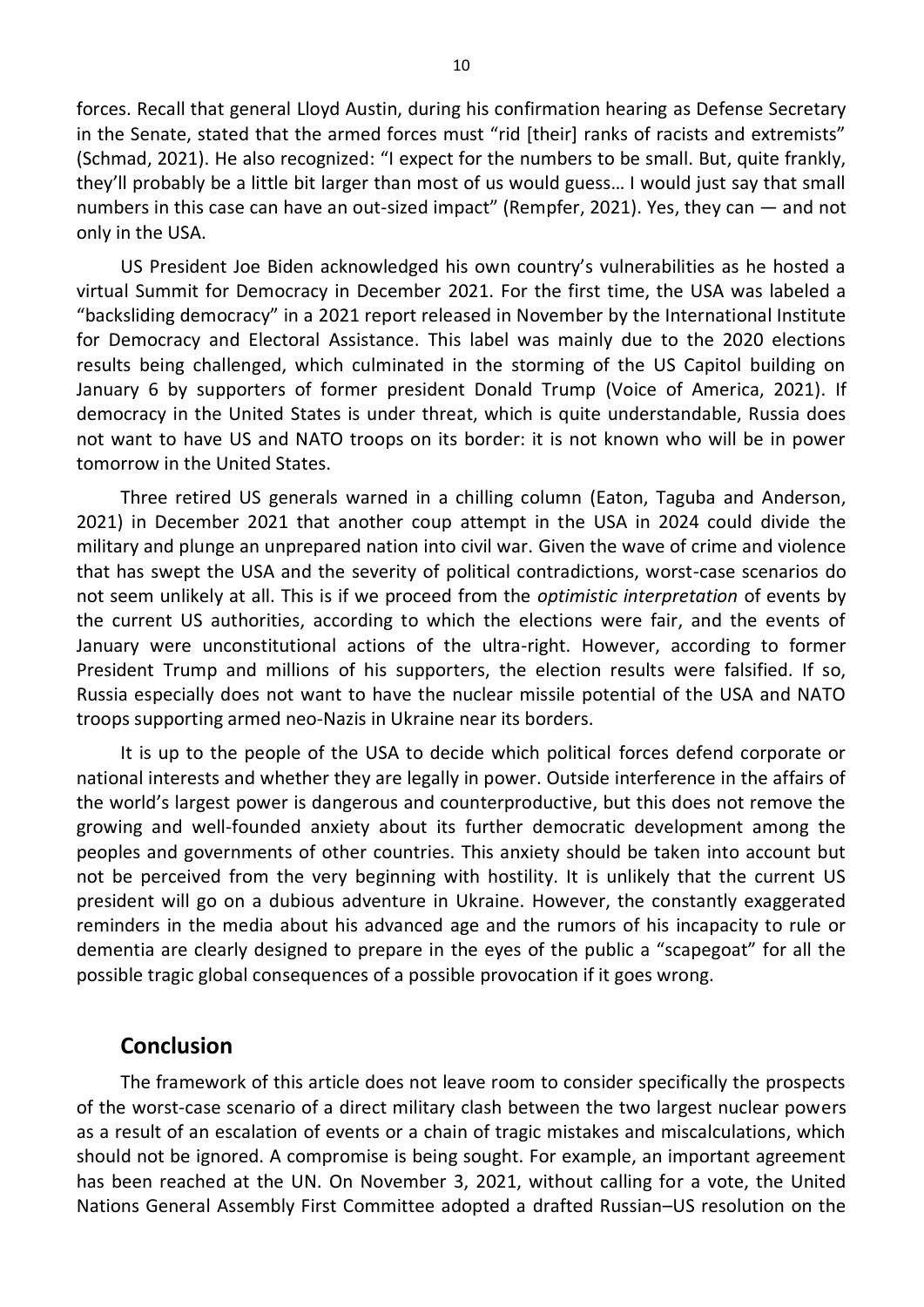rules of behavior in cyberspace. The document will be considered by the General Assembly in December (Suciu, 2021). This is a good example of the possibility of such cooperation. There is direct contact between Russian leadership and the US administration to get out of the most dangerous situation in which the world finds itself. One part of the US elite and, hopefully, Biden himself retains the ability to act intelligently, but is this enough to stop the other part of it?

## **References**

112 Ukraine, 2021. *Russia continues building up military force on border with Ukraine, - Bloomberg*. [online] 112 International. Available at: <https://112.international/politics/russiacontinues-building-up-military-force-on-border-with-ukraine-bloomberg-68053.html> [Accessed 24 December 2021].

Baibhawi, R., 2021. *US implies 'alternative methods' to stop Iran as nuclear talks see 'moderate progress'*. [online] Republic World. Available at: <https://www.republicworld.com/world-news/us-news/us-implies-alternative-methods-tostop-iran-as-nuclear-talks-see-moderate-progress.html> [Accessed 24 December 2021].

Baker, S., 2021. *Russia is amassing up to 100,000 troops near Ukraine for a potential January invasion, report says citing US intel*. [online] Yahoo! News. Available at: <https://news.yahoo.com/russia-amassing-100-000-troops-131034303.html?fr=sycsrp\_catchall> [Accessed 24 December 2021].

Davies, E., 2020. *US mercenaries in 'Rambo-style' failed Venezuela coup called Maduro 'jackpot' & tried 'capturing the sitting president'*. [online] The US Sun. Available at: <https://www.the-sun.com/news/854133/venezuela-us-mercenaries-failed-coup-capturenicolas-maduro/> [Accessed 23 December 2021].

Eaton, P., Taguba, A. and Anderson, S., 2021. *Opinion: 3 retired generals: The military must prepare now for a 2024 insurrection*. [online] The Washington Post. Available at: <https://www.washingtonpost.com/opinions/2021/12/17/eaton-taguba-anderson-generalsmilitary/> [Accessed 23 December 2021].

Eidman, C. and Green, R., 2014. *Unconventional cyber warfare: cyber opportunities in unconventional warfare*. Monterey, California: Naval Postgraduate School.

Euronews, 2021. *EU foreign affairs chief: 100,000 Russian troops at Ukraine border*. [online] Euronews. Available at: <https://www.euronews.com/2021/04/19/eu-foreignaffairs-chief-150-000-russian-troops-at-ukraine-border> [Accessed 24 December 2021].

Friedman, G., 2010. *Germany and Russia Move Closer*. [online] Stratfor. Available at: <https://worldview.stratfor.com/article/germany-and-russia-move-closer> [Accessed 23 December 2021].

Lawler, D., 2018. *At spiking levels, foreign countries now see the U.S as a threat*. [online] Axios. Available at: <https://www.axios.com/the-biggest-global-threats-us-russia-chinac3230b2c-447e-472a-b9dc-5b2a2e2b3117.html> [Accessed 24 December 2021].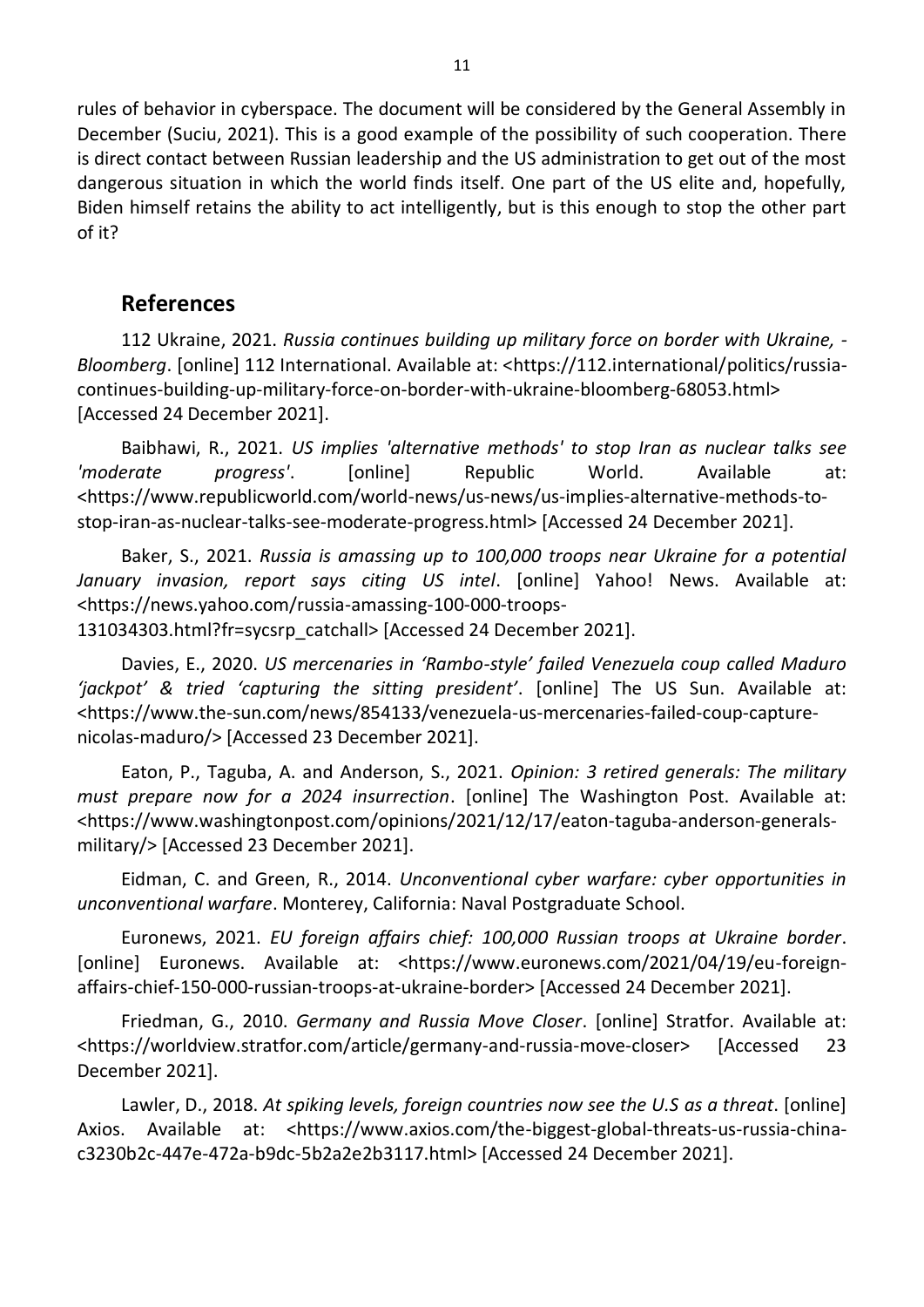Malyarenko, E. and Bobenko, M., 2021. *Zelenskij rasskazal o 100 tys. rossijskih voennyh na granice s Ukrainoj [Zelensky told about 100 thousand Russian soldiers on the border with*  Ukraine]. [online] RBC. Available at: <https://www.rbc.ru/politics/20/08/2021/611fb1f49a7947f9b73f7bf5> [Accessed 24 December 2021].

Military Review, 2014. *As NATO instructors in the territory of a military base in Estonia, trained Ukrainian nationalists*. [online] Military Review. Available at: <https://en.topwar.ru/39442-kak-instruktora-nato-na-territorii-voennoy-bazy-v-estoniiobuchali-ukrainskih-nacionalistov.html> [Accessed 23 December 2021].

Military Review, 2021. *Retired CIA officer criticizes the training of Ukrainian "partisans" by American instructors*. [online] Military Review. Available at: <https://en.topwar.ru/190500-otstavnoj-oficer-cru-vyskazal-kritiku-po-povodu-podgotovkiukrainskih-partizan-amerikanskimi-instruktorami.html> [Accessed 24 December 2021].

My.Ua, 2021. *Iznoshennyj atom. Poyavyatsya li v Ukraine novye AES i chto sdelayut s vyrabotavshimi svoj resurs [A worn-out atom. Will new nuclear power plants appear in Ukraine and what will they do with those that have exhausted their resources?]*. [online] My.Ua. Available at: <https://my.ua/news/cluster/2021-04-26-iznoshennyi-atom-poiaviatsiali-v-ukraine-novye-aes-i-chto-sdelaiut-s-vyrabotavshimi-svoi-resurs> [Accessed 24 December 2021].

Nigam, A., 2021. *Vladimir Putin confirms he'll attend 2022 Beijing Winter Olympics; speaks to Xi Jinping*. [online] Republic World. Available at: <https://www.republicworld.com/world-news/rest-of-the-world-news/vladimir-putinconfirms-hell-attend-2022-beijing-winter-olympics-speaks-to-xi-jinping.html> [Accessed 23 December 2021].

Rainie, L. and Perrin, A., 2019. *Key findings about Americans' declining trust in government and each other*. [online] Pew Research Center. Available at: <https://www.pewresearch.org/fact-tank/2019/07/22/key-findings-about-americansdeclining-trust-in-government-and-each-other> [Accessed 23 December 2021].

Ray, J., 2020. *Biden Inherits a Battered U.S. Image Abroad*. [online] Gallup. Available at: <https://news.gallup.com/poll/327629/biden-inherits-battered-image-abroad.aspx> [Accessed 24 December 2021].

RBC, 2021. *Lukashenko prigrozil «ne ostat'sya v storone» pri novoj vojne v Donbasse [Lukashenko threatened to "not stand aside" in the new war in the Donbass]*. [online] RBC. Available at: <https://www.rbc.ru/politics/29/11/2021/61a4c73c9a79478b67b14c65> [Accessed 24 December 2021].

RBC-Ukraine, 2014. *"Pravyj sektor" nedovolen soglasheniem s Yanukovichem ["Right Sector" is dissatisfied with the agreement with Yanukovych]*. [online] RBC-Ukraine. Available at: <http://euromaidan.rbc.ua/rus/-pravyy-sektor-nazval-soglashenie-s-yanukovichemocherednym-21022014160600> [Accessed 23 December 2021].

Rempfer, K., 2021. *The Army doesn't know how many extremists it has booted*. [online] Army Times. Available at: <https://www.armytimes.com/news/your-army/2021/02/19/thearmy-doesnt-know-how-many-extremists-it-has-booted> [Accessed 23 December 2021].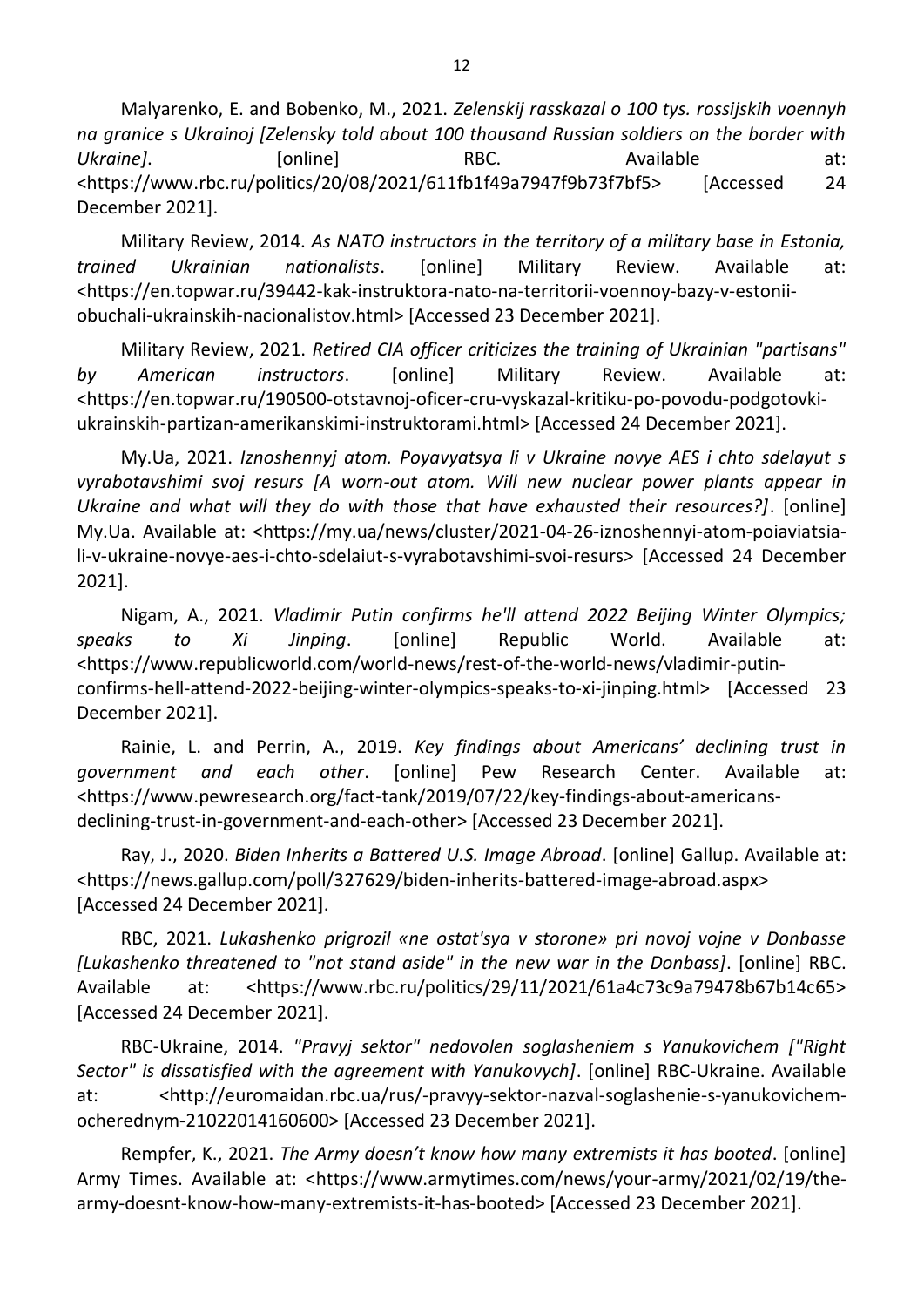RIA "Novosti", 2008. *Mirotvorcheskaya deyatel'nost' Rossii v YUzhnoj Osetii. Spravka [Russia's peacekeeping activities in South Ossetia. Fact sheet]*. [online] RIA "Novosti." Available at: <https://ria.ru/20080827/150715465.html> [Accessed 23 December 2021].

RIA "Novosti", 2021. *Genshtab predupredil Kiev o gotovnosti presekat' provokacii v Donbasse [The General Staff warned Kiev of its readiness to stop provocations in the Donbass]*. [online] RIA "Novosti." Available at: <https://ria.ru/20211209/donbass-1762907741.html> [Accessed 24 December 2021].

Ritter, S., 2020. *US policy on Venezuela lacks meaningful direction – American mercenaries' involvement in failed coup against Maduro is more proof*. [online] Ron Paul Institute for Peace and Prosperity. Available at: <http://www.ronpaulinstitute.org/archives/featured-articles/2020/may/08/us-policy-onvenezuela-lacks-meaningful-direction-american-mercenaries-involvement-in-failed-coupagainst-maduro-is-more-proof> [Accessed 23 December 2021].

Schmad, R., 2021. *The armed forces are not above reproach*. [online] Yahoo! News. Available at: <https://www.yahoo.com/news/armed-forces-not-above-reproach-212000726.html> [Accessed 23 December 2021].

Suciu, P., 2021. *Is a U.S-Russian Cyber Alliance in the Works?*. [online] The National Interest. Available at: <https://nationalinterest.org/blog/buzz/us-russian-cyber-allianceworks-196194> [Accessed 23 December 2021].

Tasnim News Agency, 2019. *Succumbing to US Bullying Made Ukraine Poorest Country in Europe: Finnish Analyst - Politics news - Tasnim News Agency*. [online] Tasnim News Agency. Available at: <https://www.tasnimnews.com/en/news/2019/07/10/2050611/succumbing-tous-bullying-made-ukraine-poorest-country-in-europe-finnish-analyst> [Accessed 23 December 2021].

Tickle, J., 2021. *China supports Russia in NATO demands – Moscow*. [online] RT International. Available at: <https://www.rt.com/russia/543400-nato-security-guaranteesrequest/> [Accessed 24 December 2021].

Uatom, 2021. *Operating NPPs*. [online] Uatom. Website on nuclear and radiation safety and non-proliferation. Available at: <https://www.uatom.org/en/general-information> [Accessed 24 December 2021].

Voice of America, 2021. *Biden Acknowledges US Democratic Vulnerabilities at Summit Opening*. [online] VOA Zimbabwe. Available at: <https://www.voazimbabwe.com/a/bidendemocracy-summit/6347746.html> [Accessed 23 December 2021].

Wage Centre, 2021. *The poorest countries in Europe*. [online] Wage Centre. Available at: <https://wagecentre.com/immigration/country/the-poorest-countries-in-europe> [Accessed 23 December 2021].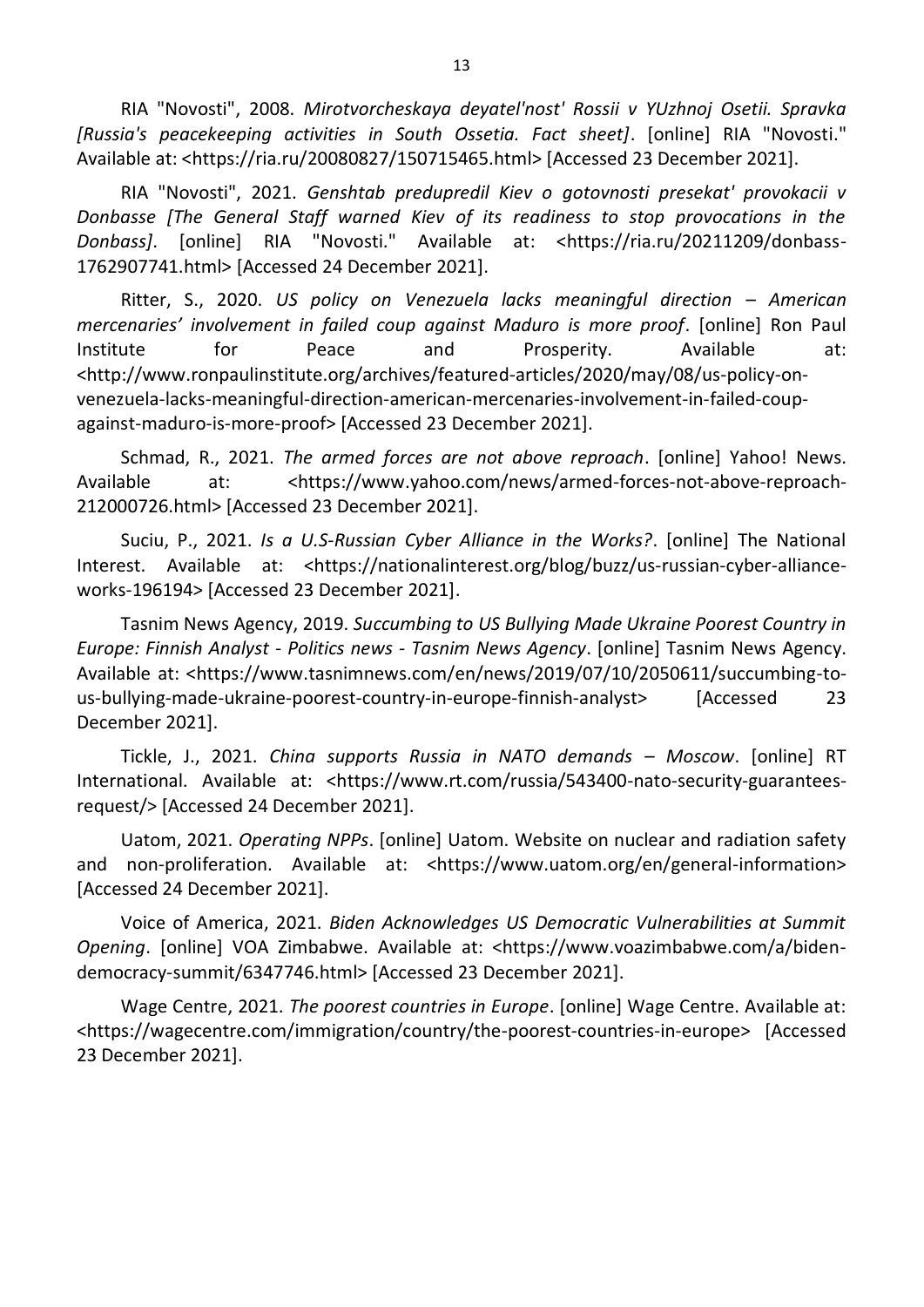# **International Center for Social and Political Studies and Consulting (ICSPSC)**

The International Center for Social and Political Studies and Consulting (ICSPSC) was founded in March 2002 as an association of researchers and consultants from different countries. Over the years, the ICSPSC has organized hundreds of international academic conferences, roundtable discussions, and workshops concerning the issues of national and international security and strategic communication, and published about 30 books and different reports. Monographs and collections of articles published by the ICSPSC in Russian and English include:

- Armies and Politics (in English);
- Russia and Latin America (in Russian);
- Russia and India Strategic Partners(in English);
- Public Relations Training Courses (in Russian);
- Avenir Khanov a Person, a Citizen, and a Diplomat (in Russian);
- India Russia: A Dialogue between Civilizations(in English);
- India Russia: Trade and Economic Relations (in English);
- Genesis of Russia's Market Reforms (in Russian);
- Mass Media and PR in Bulgaria (in Russian);
- Hugo Chavez and the Bolivarian Revolution (in Russian);
- Communication Management. Consulting in Public Relations (in Russian);
- Public Relations and Communication Management: The Foreign Experience (in Russian);
- The Foreign Policy of the USA: The Communication Aspect (in Russian);
- Communication Management in World Politics and Business (in Two Volumes, in Russian);
- The Rising Role of Communication Management in World Politics and Business (in English);
- Ultra-Left Terrorism in Germany: Major Trends in the Activity of the Red Army Fraction (RAF) and its Communication Maintenance (in Russian);
	- Communication Management in the Foreign Policy of France in the Late 20th Century (in Russian);
	- Communication Management and Strategic Communication(in Russian);
	- Crisis, Army, Revolution (in Russian);
	- The Presidents in Media Focus: The Practice of Psychological Warfare in Latin America;
	- Hugo Chavez and Psychological Warfare in Venezuela (in Russian);

 Communication Management and Strategic Communication: The Modern Forms of Global Influence and Control (in Russian);

- "Ukraine" Strategic Provocation (in Russian);
- Communication and Terrorism (in Russian),
- Strategic Communication in EU-Russia Relations: Tensions, Challenges, and Opportunities (in Russian);

 Malicious Use of Artificial Intelligence and International Psychological Security in Latin America (in English);

 Experts on the Malicious Use of Artificial Intelligence: Challenges for Political Stability and International Psychological Security (in English);

 Malicious Use of Artificial Intelligence as a Threat to Psychological Security: Northeast Asia and the Rest of the World (in Russian and English);

 Experts on the Malicious Use of Artificial Intelligence and Challenges to International Psychological Security (in English).

Among the authors of these books are more than 102 researchers from 28 countries in Europe, Asia, and North and South America. One of the most recent projects of the ICSPSC is the development of international associations that work in various fields of strategic studies and strategic communication. Leading scholars, CEOs, and employees of public and private structures and non-governmental organizations from Asia, Oceania, Africa, Europe, and South and North America are taking part in the activities of these associations (See more at GlobalStratCom: http://globalstratcom.ru/globalstratcom-eng/).

E-mail: icspsc\_office@mail.ru, icspsc@mail.ru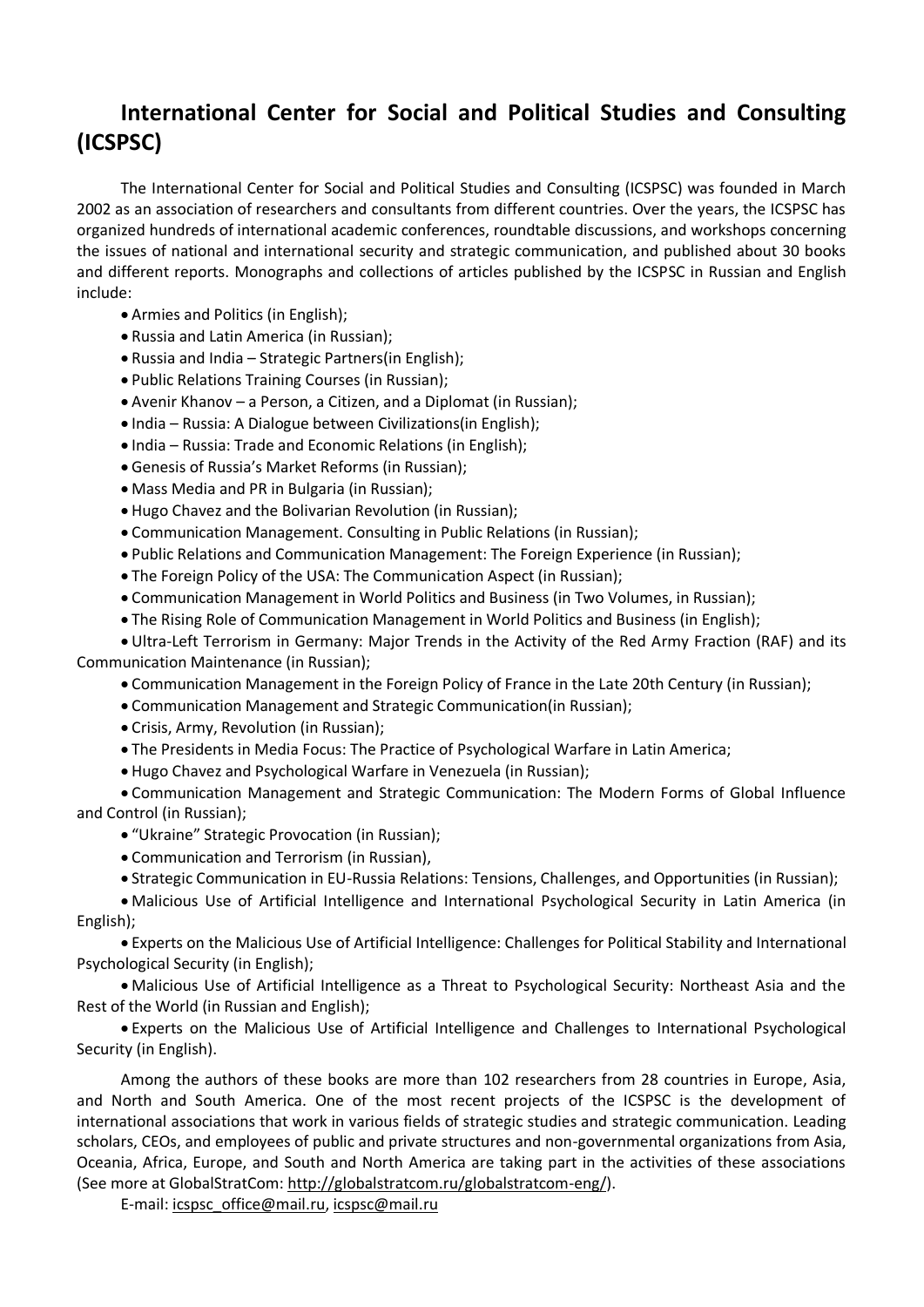# **GlobalStratCom**

Russia is developing cooperation with different regions of the world. The GlobalStratCom platform aims to develop five associations in various fields of strategic studies and strategic communication. The following are currently in progress:

- European Russian Communication Management Network (EU-RU-CM Network)
- Russian Latin American Strategic Studies Association (RLASSA)

Leading scholars, heads, and responsible employees of public and private structures and nongovernmental organizations from Asia, Oceania, Africa, Europe, and South and North America are taking part in the activities of these associations.

#### *Research Areas*

- Challenges and threats to national and international security: joint interests and possible areas of collaboration between Russia and other countries;
- Armed Forces and politics;
- Conflict resolution and crisis management;
- Participation in peace missions;
- Malicious use of artificial intelligence and psychological security
- Participation in wars and military conflicts;
- Prospective models of social and political development;
- New technologies and their influence on social development and security issues;
- Activities of law enforcement agencies;
- Terrorism and communication;
- Armed Forces, State, and Society;
- Strategic communication;
- Military history;
- Strategic studies as an area of cooperation between Russia and other countries;
- War and peace studies.

For more information, see the website of GlobalStratCom.